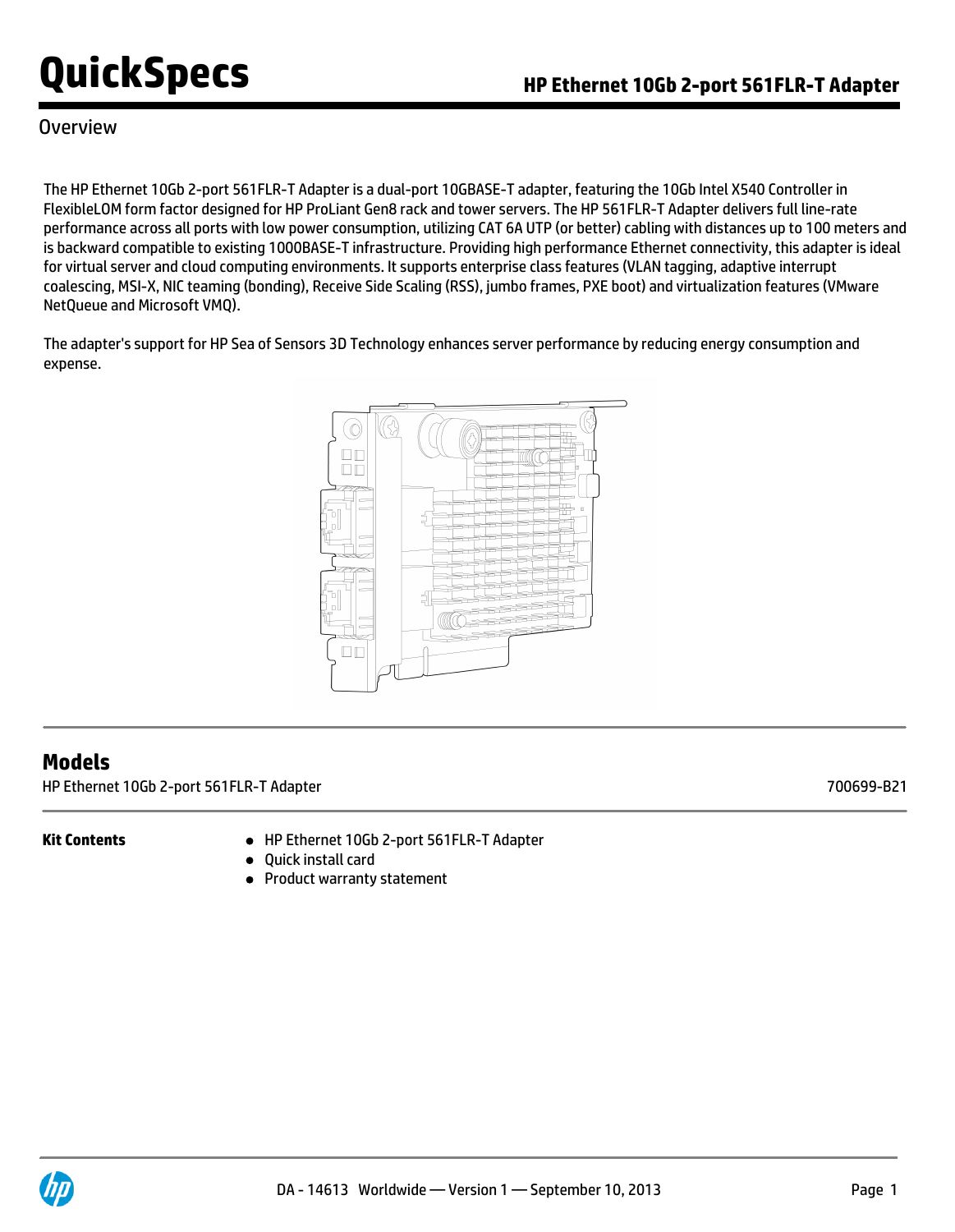### Compatibility

#### **Servers ProLiant DL (rack-optimized)**:

- HP ProLiant DL160 Gen8
- HP ProLiant DL360p Gen8
- HP ProLiant DL380p Gen8
- HP ProLiant DL385p Gen8
- HP ProLiant DL560 Gen8

#### **ProLiant SL (scalable line)**:

- HP ProLiant SL230s Gen8
- HP ProLiant SL250s Gen8
- HP ProLiant SL270s Gen8

**NOTE:** This is a list of supported servers. Some may be discontinued.

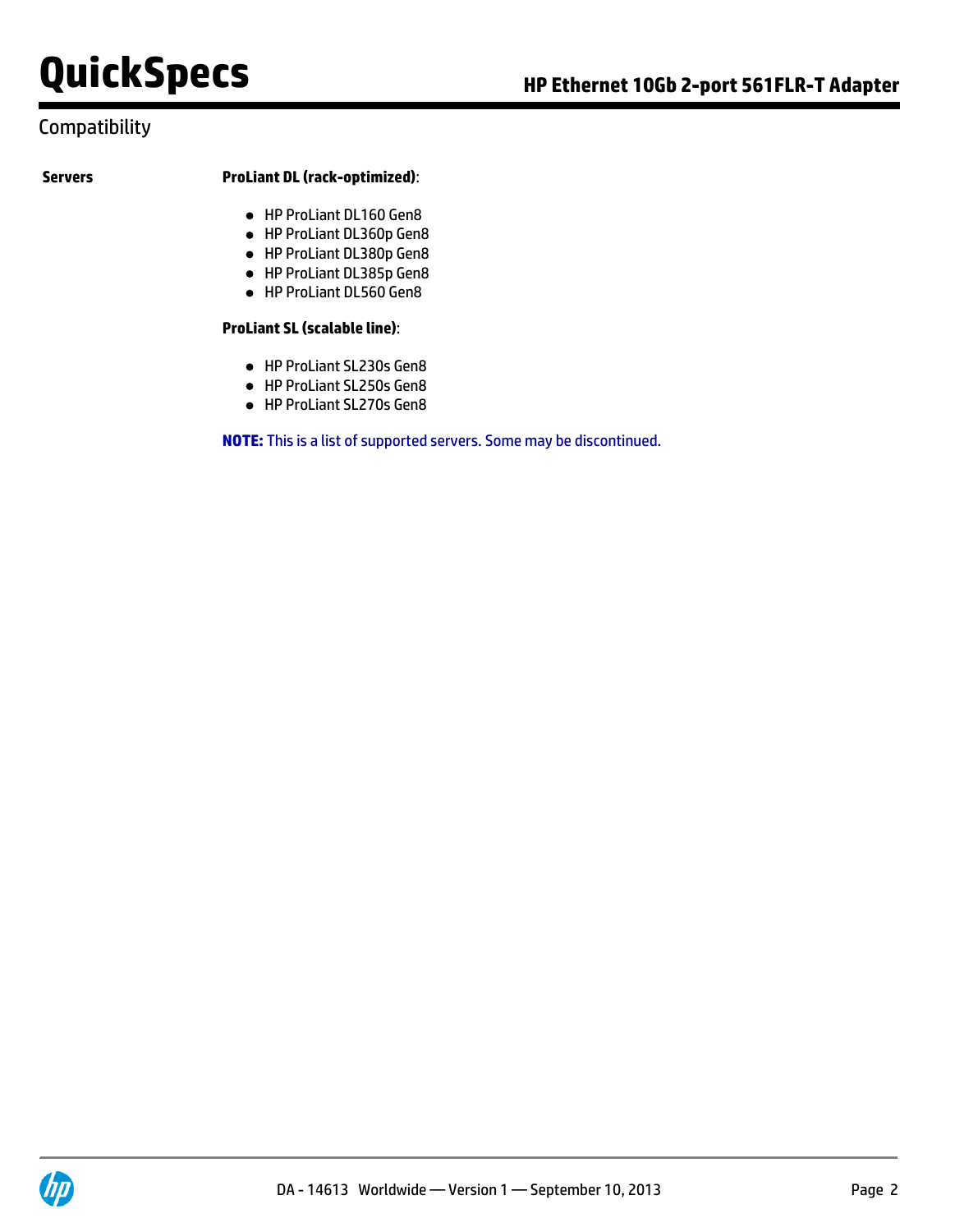### Standard Features

| <b>Product Features</b>                                                       | • Industry-leading throughput and latency performance<br>• Operates at 1Gbps/10Gbps, auto-negotiation, on both ports<br>• 10GBASE-T connectivity supporting up to 100 meters with CAT 6A cabling<br>• Backward compatible with Gigabit network infrastructure<br>• Intel® Integrated I/O with Intel® Data Direct I/O improves performance and reduces latency<br>• Up to 40Gb/s bi-directional near line rate throughput<br>• Superior small packet performance<br>• Low profile design shipping with standard height and low-profile brackets<br>• Support for SR-IOV<br>• Active Health Systems support<br>• PXE, Jumbo Frames, Checksum & Segmentation Offload, IPv6 and RSS<br>• On chip temperature monitor (Sea of Sensors)<br>• Field replaceable and upgradeable<br>• Support for Preboot eXecution Environment (PXE)<br>• IEEE 1588 (Time Synchronization) ready |  |  |
|-------------------------------------------------------------------------------|---------------------------------------------------------------------------------------------------------------------------------------------------------------------------------------------------------------------------------------------------------------------------------------------------------------------------------------------------------------------------------------------------------------------------------------------------------------------------------------------------------------------------------------------------------------------------------------------------------------------------------------------------------------------------------------------------------------------------------------------------------------------------------------------------------------------------------------------------------------------------|--|--|
| <b>Dual-port 10 Gigabit</b><br><b>Converged Ethernet</b><br><b>Throughput</b> | The HP 561FLR-T adapter delivers 20 Gbps full duplex Ethernet transfer rate per port, providing the<br>network performance needed to improve response times and alleviate bottlenecks that impact<br>performance of next generation data centers. 10Gb Ethernet bandwidth is ideal for high performance<br>computing, database clusters, and more.                                                                                                                                                                                                                                                                                                                                                                                                                                                                                                                        |  |  |
| <b>Jumbo Frames</b>                                                           | The HP 561FLR-T adapter supports jumbo frames (also known as extended frames), permitting up to a<br>9.5K byte (KB) transmission unit (MTU) when running Ethernet I/O traffic. This is over 5X the size of a<br>standard 1500-byte Ethernet frame. With jumbo frames, networks can achieve higher throughput<br>performance and improve CPU utilization. These attributes are particularly useful for database transfer<br>and tape backup operations.                                                                                                                                                                                                                                                                                                                                                                                                                    |  |  |
| <b>TCP/IP Stateless</b><br><b>Offloading</b>                                  | TCP, IP, UDP checksum offload, Large Send Offload (LSO), TCP Segmentation Offload (TSO). These features<br>optimize host efficiency, leaving the CPU available for other duties.<br>The HP 561FLR-T Adapter TCP/IP stateless offloading capability.                                                                                                                                                                                                                                                                                                                                                                                                                                                                                                                                                                                                                       |  |  |
| <b>MSI and MSI-X</b>                                                          | Message Signaled Interrupt (Extended) provides performance benefits for multi-core servers by load<br>balancing interrupts between CPUs/cores. The HP 561FLR-T Adapter supports MSI and MSI-X.                                                                                                                                                                                                                                                                                                                                                                                                                                                                                                                                                                                                                                                                            |  |  |
| 802.1Q VLANs                                                                  | IEEE 802.1Q virtual local area network (VLAN) protocol allows each physical port of the HP 561FLR-T<br>adapter to be separated into multiple virtual NICs for added network segmentation and enhanced security<br>and performance. VLANs increase security by isolating traffic between users. Limiting the broadcast traffic<br>to within the same VLAN domain also improves performance. The HP 561FLR-T Adapter provides support<br>for 802.1Q (VLAN).                                                                                                                                                                                                                                                                                                                                                                                                                 |  |  |

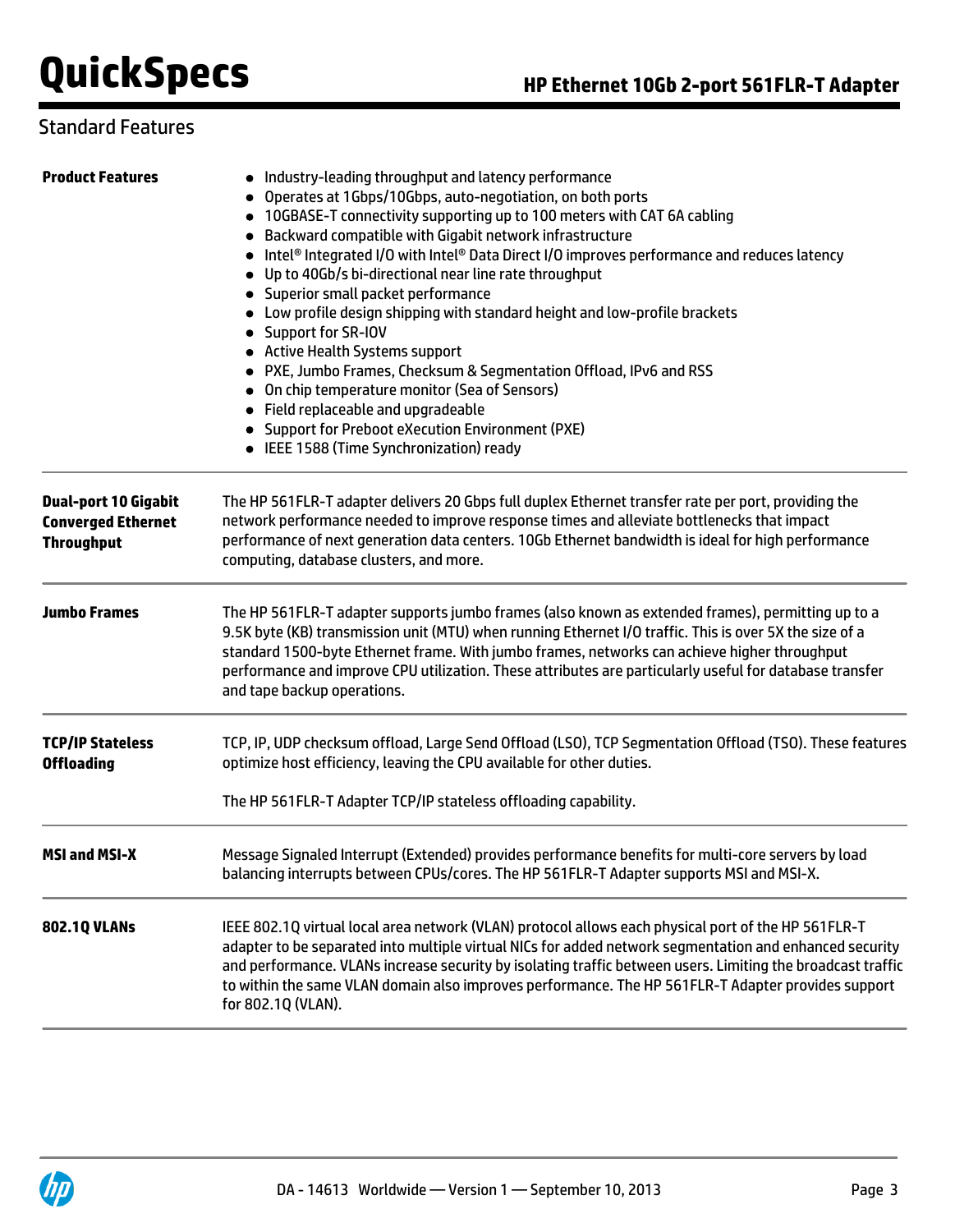| <b>Standard Features</b>                             |                                                                                                                                                                                                                                                                                                                                                                                                                        |  |  |
|------------------------------------------------------|------------------------------------------------------------------------------------------------------------------------------------------------------------------------------------------------------------------------------------------------------------------------------------------------------------------------------------------------------------------------------------------------------------------------|--|--|
| <b>Optimized for</b><br><b>Virtualization</b>        | Intel® Virtualization Technology for Connectivity (VT-c) for I/O Virtualization supports VMware NetQueue<br>and Microsoft VMQ to help meet the performance demands of consolidated virtual workloads And reducing<br>CPU utilization.                                                                                                                                                                                  |  |  |
|                                                      | Compliant with Single-Root I/O Virtualization (SR-IOV), accommodating multiple Virtual Machines (VMs) to<br>share single PCIe resources.                                                                                                                                                                                                                                                                               |  |  |
|                                                      | The HP 561FLR-T Adapter is SR-IOV ready, requiring firmware, software and OS support.                                                                                                                                                                                                                                                                                                                                  |  |  |
| <b>Checksum &amp;</b><br><b>Segmentation Offload</b> | Normally the TCP Checksum is computed by the protocol stack. By selecting one of the "Checksum<br>Offload" parameters, the checksum can be computed by the adapter.                                                                                                                                                                                                                                                    |  |  |
|                                                      | Segmentation Offload is technique for increasing outbound throughput of high-bandwidth network<br>connections by reducing CPU overhead. The technique is also called TCP segmentation offload (TSO) when<br>applied to TCP, or generic segmentation offload (GSO).                                                                                                                                                     |  |  |
|                                                      | The HP 561FLR-T Adapter has Checksum and Segmentation Offload capabilities.                                                                                                                                                                                                                                                                                                                                            |  |  |
| IPv6                                                 | IPv6 uses 128-bit addressing allowing for more devices and users on the Internet. IPv4 supported 32-bit<br>addressing. The HP 561FLR-T Adapter supports IPv6.                                                                                                                                                                                                                                                          |  |  |
|                                                      | Receive Side Scaling (RSS) RSS resolves the single-processor bottleneck by allowing the receive side network load from a network<br>adapter to be shared across multiple processors. RSS enables packet receive-processing to scale with the<br>number of available processors.                                                                                                                                        |  |  |
|                                                      | The HP 561FLR-T Adapter has RSS capabilities.                                                                                                                                                                                                                                                                                                                                                                          |  |  |
| <b>Time synchronization</b><br>implementations (PTP) | Synchronization of system clocks throughout a network, achieving clock accuracy in the sub-microsecond<br>range, making it suitable for measurement and control systems.                                                                                                                                                                                                                                               |  |  |
|                                                      | The HP 561FLR-T Adapter supports Precision Time Protocol-ready (PTP).                                                                                                                                                                                                                                                                                                                                                  |  |  |
|                                                      | Network Adapter Teaming The HP 561FLR-T adapter support for NIC teaming helps IT administrators increase network fault tolerance<br>and increased network bandwidth, The team of adapters can work together as a single virtual adapter. The<br>HP 561FLR-T provides support for several different types of teaming enabling IT administrators to<br>optimize availability, improve performance and help reduce costs. |  |  |

### **Network Management**

**Management Support** The HP 561FLR-T adapter can be administered from HP Systems Insight Manager (SIM). The adapters can be managed individually or in teams, providing SNMP based statistics for reporting purposes. The HP 561FLR-T adapter can also be managed by other applications with SNMP support.

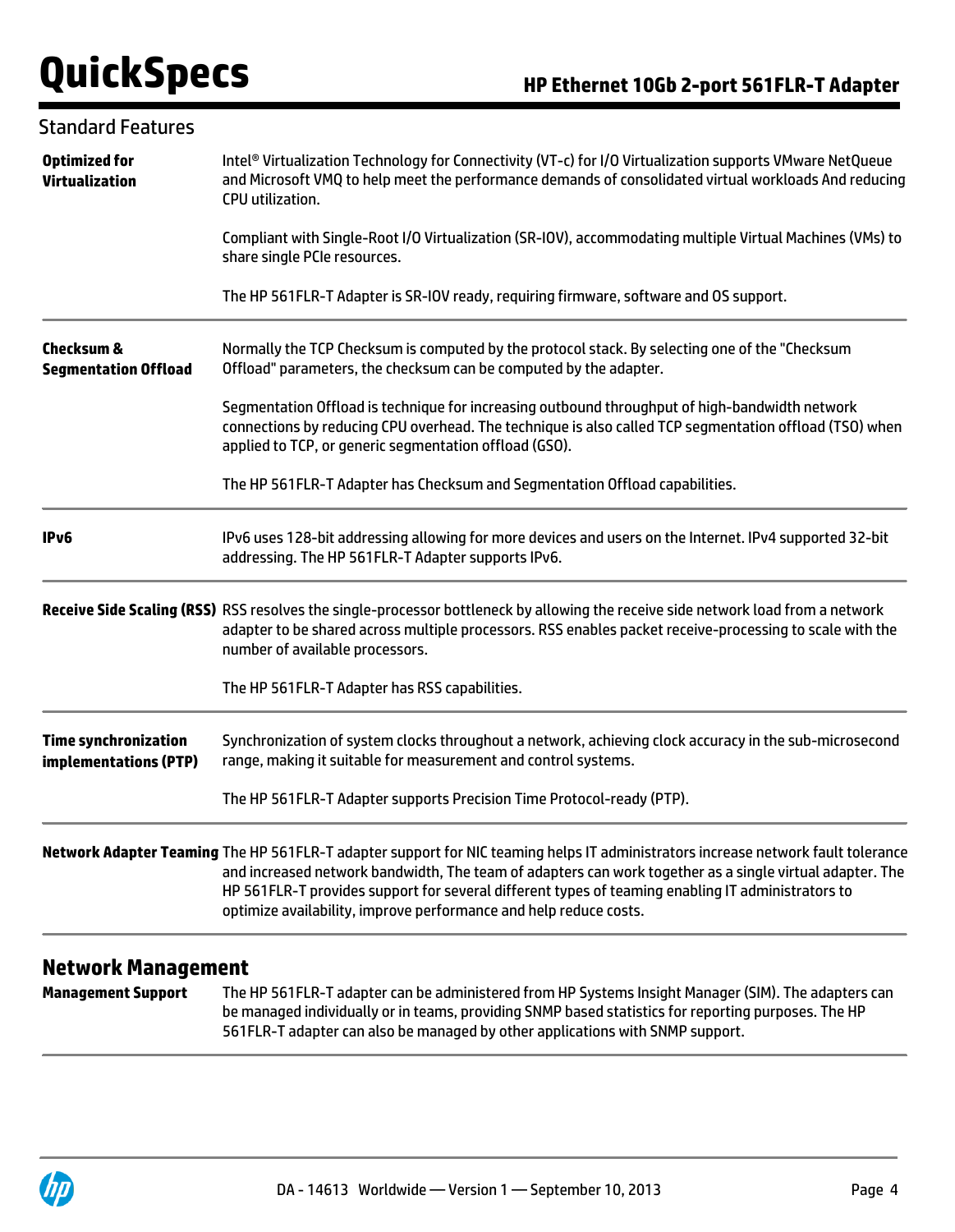| <b>Standard Features</b>                             |                                                                                                                                                                                                                                                                                                                                                                                                                                                                                                          |  |  |
|------------------------------------------------------|----------------------------------------------------------------------------------------------------------------------------------------------------------------------------------------------------------------------------------------------------------------------------------------------------------------------------------------------------------------------------------------------------------------------------------------------------------------------------------------------------------|--|--|
| <b>Server Integration</b>                            | The HP 561FLR-T adapter is a validated, tested, and qualified solution that is optimized for HP ProLiant<br>servers. HP validates a wide variety of major operating systems drivers with the full suite of web-based<br>enterprise management utilities including HP Intelligent Provisioning and HP Systems Insight Manager that<br>simplify network management.                                                                                                                                        |  |  |
|                                                      | This approach provides a more robust and reliable networking solution than offerings from other venders<br>and provides users with a single point of contact for both their servers and their network adapters.                                                                                                                                                                                                                                                                                          |  |  |
| <b>Configuration Utilities</b>                       | Each HP 561FLR-T ships with a suite of operating system-tailored configuration utilities that allow the user<br>to enable initial diagnostics and configure adapter teaming. This includes a patented teaming GUI for<br>Microsoft Windows operating systems. Additionally, support for scripted installations of teams in a<br>Microsoft Windows environment allow for unattended OS installations.                                                                                                     |  |  |
| <b>LED Indicators</b>                                | The colored LEDs on each port of the HP 561FLR-T adapter indicate link status and link activity.                                                                                                                                                                                                                                                                                                                                                                                                         |  |  |
| <b>Preboot eXecution</b><br><b>Environment (PXE)</b> | PXE allows the server to boot over the network and download software residing in the network.                                                                                                                                                                                                                                                                                                                                                                                                            |  |  |
| <b>HP Sea of Sensors 3D</b>                          | Support for HP's Sea of Sensors which is a collection of 32 sensors that automatically track thermal<br>activity - heat - across the server. When temperatures get too high, sensors can kick on fans and make<br>other adjustments to reduce energy usage. What makes it better is the upgrade from all six fans kicking on<br>at one time to a new system where only one kicks on - the one in proximity of the area that started heating<br>up - thus reducing the amount of energy used for cooling. |  |  |
| <b>VMware NetQueue and</b>                           | VMware NetQueue is technology that significantly improves performance of 10 Gigabit Ethernet network<br>Microsoft Virtual Machine adapters in virtualized environments.                                                                                                                                                                                                                                                                                                                                  |  |  |
| Queue (VMQ)                                          | Microsoft Virtual Machine Queue (VMQ) is a feature available on servers running Windows Server 2008 R2<br>with VMQ-enabled Ethernet adapters. VMQ uses hardware packet filtering to deliver packet data from an<br>external virtual machine network directly to virtual machines, which reduces the overhead of routing<br>packets and copying them from the management operating system to the virtual machine.                                                                                         |  |  |
|                                                      | The HP 561FLR-T supports VMware NetQueue and Microsoft Virtual Machine Queue.                                                                                                                                                                                                                                                                                                                                                                                                                            |  |  |
| <b>Warranty</b>                                      | Maximum: The remaining warranty of the HP product in which it is installed (to a maximum three-year,<br>limited warranty).<br>Minimum: One year limited warranty.                                                                                                                                                                                                                                                                                                                                        |  |  |
|                                                      | Additional information regarding worldwide limited warranty and technical support is available at:<br>http://h18004.www1.hp.com/products/servers/platforms/warranty/index.html                                                                                                                                                                                                                                                                                                                           |  |  |

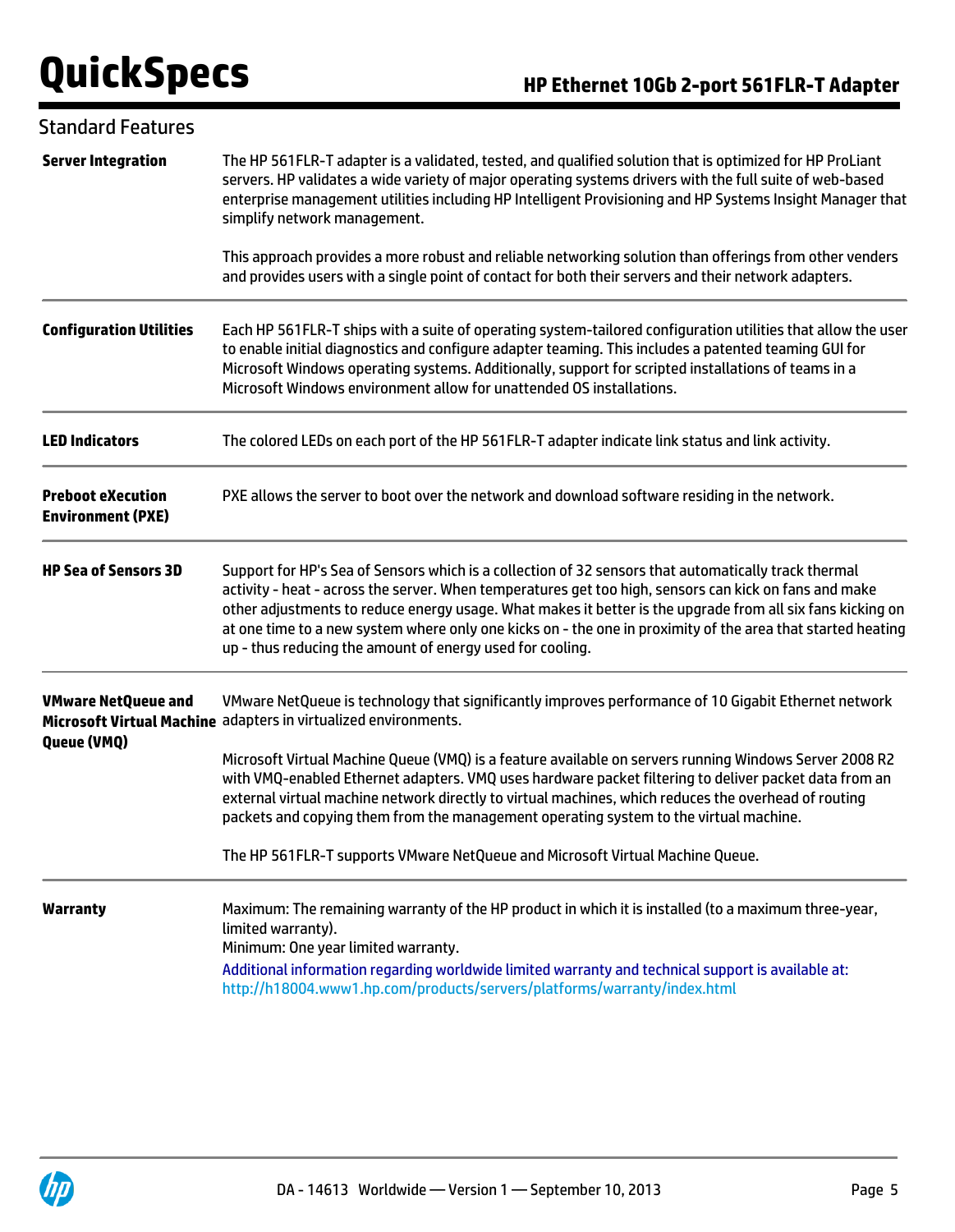### Service and Support

#### **Service and Support HP Technology Services**

HP Technology Services offers you technical consultants and support expertise to solve your most complex infrastructure problems. We help keep your business running, boost availability, and avoid downtime.

#### **Protect your business beyond warranty with HP Care Pack Services**

When you buy HP Options, it's also a good time to think about what level of service you may need. HP Care Pack services provide total care and support expertise with committed response choices designed to meet your IT and business need.

HP Foundation Care services deliver scalable support-packages for HP industry-standard servers and software. You can choose the type and level of service that is most suitable for your business needs. New to this portfolio is HP Collaborative Support. If you are running business critical environments, HP offers Proactive Care or Critical Advantage. These services help you deliver high levels of application availability through proactive service management and advanced technical response.

Here is the support service recommendation from the Foundation Care and Proactive Care portfolio. For customized support service solution, HP can work with you to tailor a service solution for your unique support requirements using broader services portfolio of Foundation Care and Proactive Care.

### **Recommended HP Care Pack Services for optimal satisfaction with your HP product**

#### **Recommended Services 3-Year HP 24x7 4 hour Response, Hardware Support Onsite Service**

Provides you with rapid remote support and if required an HP authorized representative who will arrive on site any time and day of the year to begin hardware maintenance service within 4 hours of the service request being logged.

<http://h20195.www2.hp.com/V2/GetPDF.aspx/5982-6547EEE.pdf>

#### **OR**

#### **3-Year HP 24x7 4 hour Response, HP Collaborative Support**

Offers customers a single point of contact for server problem diagnosis, hardware problem resolution, and basic software problem diagnosis, fault isolation, and resolution if available to HP. If the problem is with HP HW, the representative will arrive on site any time and day of the year to begin hardware maintenance service within 4 hours of the service request being logged. In case, the issue is with HP or supported thirdparty software product and cannot be resolved by applying known fixes, HP will contact the third-party vendor and create a problem incident on your behalf.

#### **HP ProLiant Server Hardware Installation**

Provides for the basic hardware installation of HP branded servers, storage devices and networking options to assist you in bringing your new hardware into operation in a timely and professional manner <http://h20195.www2.hp.com/V2/GetPDF.aspx/5981-9356EN.pdf>

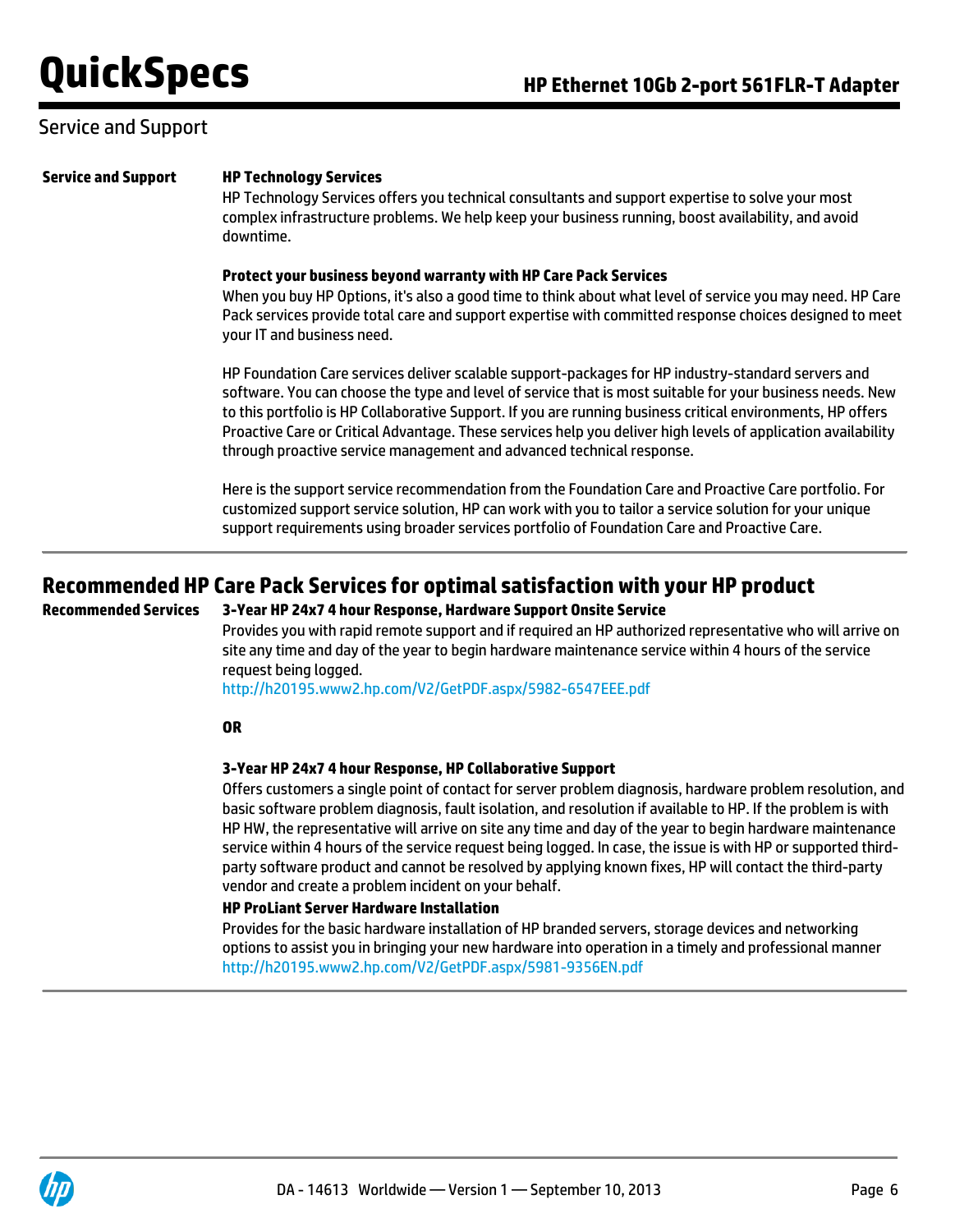### Service and Support

| <b>Related Services</b>       | Related HP Care Pack Services to enhance your HP product experience<br>3-Year HP 24x7 4 hour Response, Proactive Care or Critical Advantage<br>Helps optimize your systems and delivers high levels of application availability through proactive service<br>management and advanced technical response. A skilled Technical Manager will own your query or issue<br>end to end until resolved, delivering a single point of contact for you<br>http://h20195.www2.hp.com/V2/GetPDF.aspx/4AA3-2140ENW.pdf                                                                                                                                                                                                                                                                                                                                                                                                                                                  |  |  |  |
|-------------------------------|------------------------------------------------------------------------------------------------------------------------------------------------------------------------------------------------------------------------------------------------------------------------------------------------------------------------------------------------------------------------------------------------------------------------------------------------------------------------------------------------------------------------------------------------------------------------------------------------------------------------------------------------------------------------------------------------------------------------------------------------------------------------------------------------------------------------------------------------------------------------------------------------------------------------------------------------------------|--|--|--|
|                               | <b>OR</b>                                                                                                                                                                                                                                                                                                                                                                                                                                                                                                                                                                                                                                                                                                                                                                                                                                                                                                                                                  |  |  |  |
|                               | 3-Year HP 6-hour Onsite Call-to-Repair, HP Collaborative Support<br>Offers customers a single point of contact for server problem diagnosis, hardware problem resolution to<br>return the hardware in operating condition within 6 hours of the initial service request to the HP Global<br>Solution Center, and basic software problem diagnosis, fault isolation, and resolution if available to HP. In<br>case, the issue is with HP or supported third-party software product and cannot be resolved by applying<br>known fixes, HP will contact the third-party vendor and create a problem incident on your behalf.<br><b>HP Proactive Select Service</b><br>Provides a flexible way to purchase HP best-in-class consultancy and technical services. You can buy<br>Proactive Select Service Credits when you purchase your hardware and then use the credits over the next<br>12 months. http://h20195.www2.hp.com/V2/GetPDF.aspx/4AA2-3842ENN.pdf |  |  |  |
| <b>Insight Remote Support</b> | Provides 24 X 7 remote monitoring, proactive notifications, and problem resolution. Learn more<br>http://www.hp.com/go/insightremotesupport                                                                                                                                                                                                                                                                                                                                                                                                                                                                                                                                                                                                                                                                                                                                                                                                                |  |  |  |
| <b>HP Support Center</b>      | Personalized online support portal with access to information, tools and experts to support HP business<br>products. Submit support cases online, chat with HP experts, access support resources or collaborate with<br>peers. Learn more http://www.hp.com/go/hpsc                                                                                                                                                                                                                                                                                                                                                                                                                                                                                                                                                                                                                                                                                        |  |  |  |
|                               | HP's Support Center Mobile App* allows you to resolve issues yourself or quickly connect to an agent for<br>live support. Now, you can get access to personalized IT support anywhere, anytime.<br>HP Insight Remote Support and HP Support Center are available at no additional cost with a HP warranty,<br>HP Care Pack or HP contractual support agreement.                                                                                                                                                                                                                                                                                                                                                                                                                                                                                                                                                                                            |  |  |  |
|                               | *HP Support Center Mobile App is subject to local availability                                                                                                                                                                                                                                                                                                                                                                                                                                                                                                                                                                                                                                                                                                                                                                                                                                                                                             |  |  |  |
| <b>Parts and materials</b>    | HP will provide HP-supported replacement parts and materials necessary to maintain the covered<br>hardware product in operating condition, including parts and materials for available and recommended<br>engineering improvements. Supplies and consumable parts will not be provided as part of this service;<br>standard warranty terms and conditions apply. Parts and components that have exceeded their maximum<br>supported lifetime and/or the maximum usage limitations as set forth in the manufacturer's operating<br>manual or the technical product data sheet will not be provided, repaired or replaced as part of this service.                                                                                                                                                                                                                                                                                                           |  |  |  |

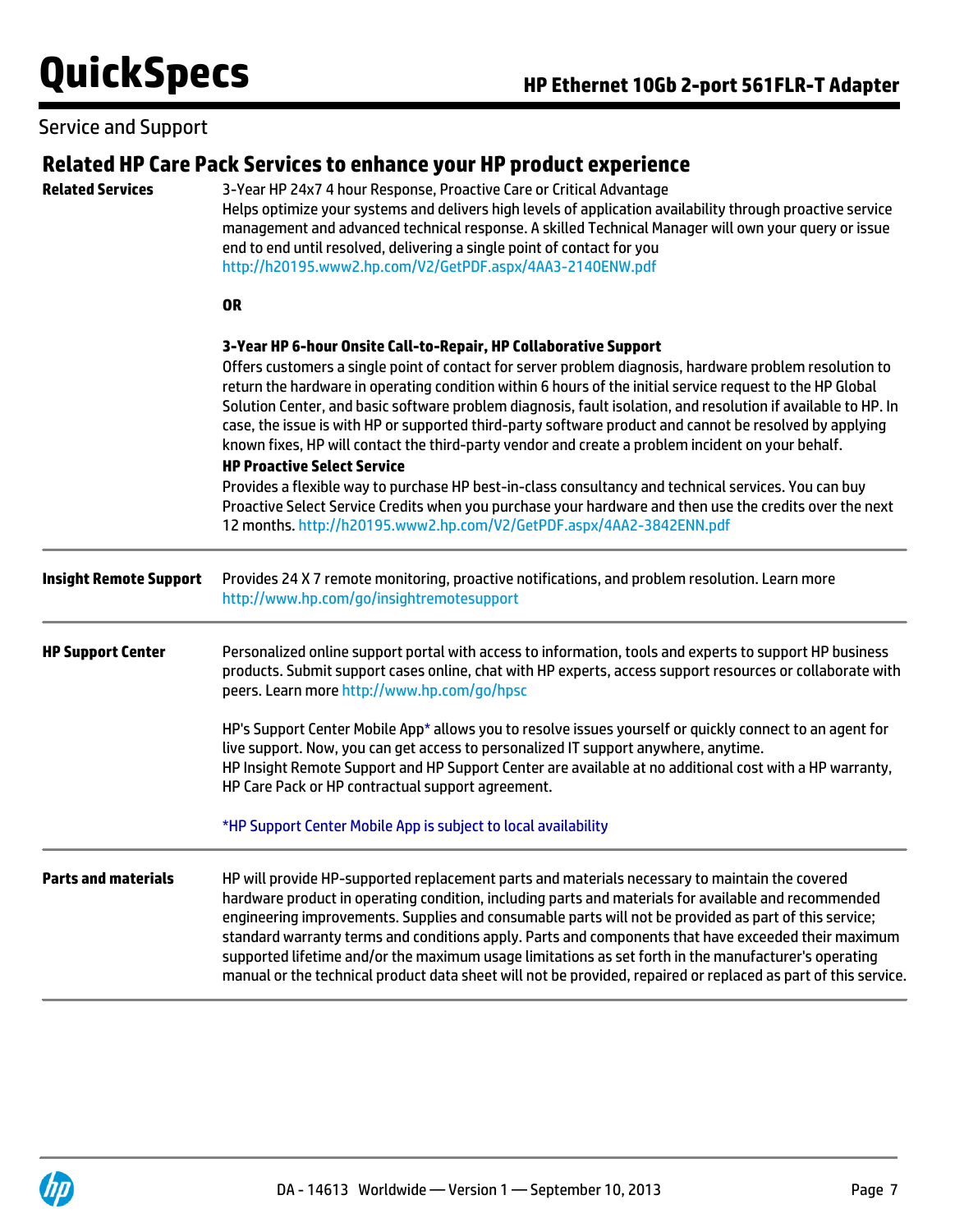| <b>Service and Support</b>                   |                                                                                                                                                                                                                                                                                                                                                                                                                                                                                                                                                                    |  |
|----------------------------------------------|--------------------------------------------------------------------------------------------------------------------------------------------------------------------------------------------------------------------------------------------------------------------------------------------------------------------------------------------------------------------------------------------------------------------------------------------------------------------------------------------------------------------------------------------------------------------|--|
| <b>Warranty / Service</b><br><b>Coverage</b> | For ProLiant servers and storage systems, this service covers HP-branded hardware options qualified for<br>the server, purchased at the same time or afterward, internal to the enclosure, as well as external<br>monitors up to 22" and tower UPS products; these items will be covered at the same service level and for<br>the same coverage period as the server unless the maximum supported lifetime and/or the maximum<br>usage limitation has been exceeded. Coverage of the UPS battery is not included; standard warranty terms<br>and conditions apply. |  |
|                                              | The defective media retention service feature option applies only to Disk or eligible SSD/Flash Drives<br>replaced by HP due to malfunction. It does not apply to any exchange of Disk or SSD/Flash Drives that have<br>not failed. SSD/Flash Drives that are specified by HP as consumable parts and/or that have exceeded<br>maximum supported lifetime and/or the maximum usage limit as set forth in the manufacturer's operating<br>manual or the technical data sheet are not eligible for the defective media retention service feature option.             |  |
| <b>For more information</b>                  | To learn more on services for HP ESSN Options, please contact your HP sales representative or HP<br>Authorized Channel Partner. Or visit: http://www.hp.com/services/proliant or<br>www.hp.com/services/bladesystem                                                                                                                                                                                                                                                                                                                                                |  |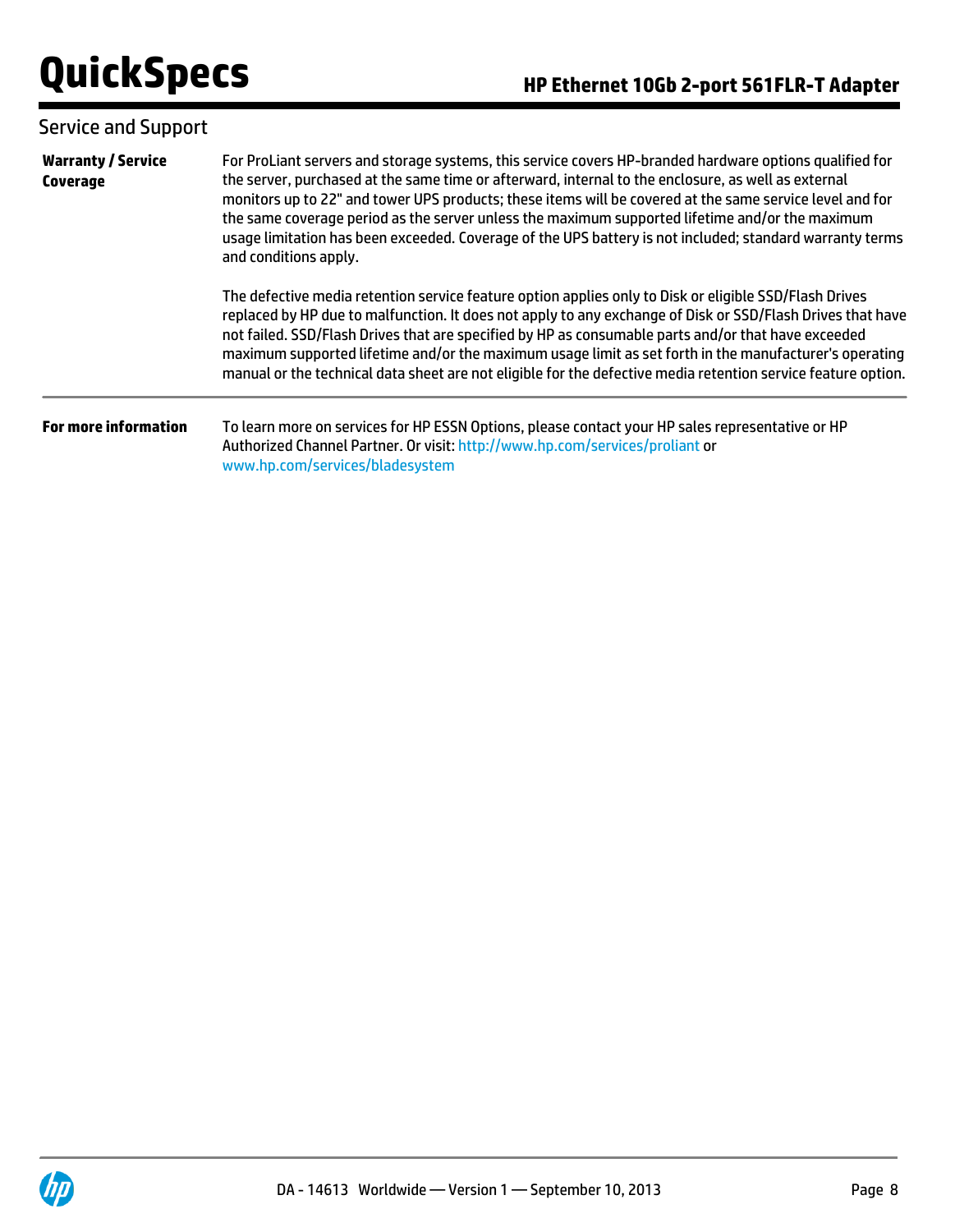## Related Options

| <b>Gigabit Server Adapters</b>              | HP NC112T PCI Express Gigabit Server Adapter<br>HP NC360T PCI-E Dual Port Gigabit Server Adapter<br>HP NC364T PCI-E Quad Port Gigabit Server Adapter<br>HP NC365T 4-port Ethernet Server Adapter<br>HP NC373F PCI-E Multifunction 1000SX Gigabit Svr Adapter<br>HP NC373T PCI-E Multifunction Gigabit Server Adapter<br>HP NC382T PCI Express Dual Port Multifunction Gigabit Server Adapter<br>HP Ethernet 1Gb 4-port 331T Adapter<br>HP Ethernet 1Gb 2-port 332T Adapter<br>HP Ethernet 1Gb 2-port 361T Adapter                                                                                                                                                            | 503746-B21<br>412648-B21<br>435508-B21<br>593722-B21<br>394793-B21<br>394791-B21<br>458492-B21<br>647594-B21<br>615732-B21<br>652497-B21 |
|---------------------------------------------|------------------------------------------------------------------------------------------------------------------------------------------------------------------------------------------------------------------------------------------------------------------------------------------------------------------------------------------------------------------------------------------------------------------------------------------------------------------------------------------------------------------------------------------------------------------------------------------------------------------------------------------------------------------------------|------------------------------------------------------------------------------------------------------------------------------------------|
| <b>10 Gigabit Server</b><br><b>Adapters</b> | <b>NOTE:</b> A minimum of two Gigabytes (2 GB) of server memory is required per each<br>adapter.<br>HP NC522SFP Dual Port 10GbE Gigabit Server Adapter<br>HP NC523SFP 10Gb 2-port Server Adapter<br>HP NC524SFP Dual Port 10GbE Module<br>NOTE: NC524SFP is available only on DL370 G6, ML370 G6, DL580 G7, DL585 G7, and<br>DL980 G7.<br>HP NC550SFP Dual Port 10GbE Server Adapter<br>HP NC552SFP 10Gb 2-port Ethernet Server Adapter<br>HP Ethernet 10Gb 2-port 530SFP Adapter                                                                                                                                                                                            | 468332-B21<br>593717-B21<br>489892-B21<br>581201-B21<br>614203-B21<br>652503-B21                                                         |
|                                             | HP Ethernet 10Gb 2-port 530T Adapter<br>HP Ethernet 10Gb 2-port 560SFP+ Adapter<br>HP Ethernet 10Gb 2-port 561T Adapter<br>HP Ethernet 10Gb 2-port 570SFP+ Adapter                                                                                                                                                                                                                                                                                                                                                                                                                                                                                                           | 656596-B21<br>665249-B21<br>716591-B21<br>718904-B21                                                                                     |
| <b>FlexibleLOM Adapters</b>                 | <b>NOTE:</b> A minimum of two Gigabytes (2 GB) of server memory is required per each<br>adapter.<br><b>Ethernet Adapters</b><br>HP Ethernet 1Gb 4-port 331FLR Adapter<br>HP Ethernet 1Gb 4-port 366FLR Adapter<br>HP Ethernet 10Gb 2-port 530FLR-SFP+ Adapter<br>HP Ethernet 10Gb 2-port 560FLR-SFP+ Adapter<br><b>FlexFabric Adapters</b><br>HP FlexFabric 10Gb 2-port 526FLR SFP+ Adapter<br>HP FlexFabric 10Gb 2-port 533FLR-T Adapter<br>HP FlexFabric 10Gb 2-port 534FLR-SFP+ Adapter<br>HP FlexFabric 10Gb 2-port 554FLR-SFP+ Adapter<br><b>NOTE:</b> Please see the QuickSpecs for Technical Specifications and additional<br>information: www.hp.com/go/ProLiantNICs | 629135-B21<br>665240-B21<br>647581-B21<br>665243-B21<br>629138-B21<br>700759-B21<br>700751-B21<br>629142-B21                             |

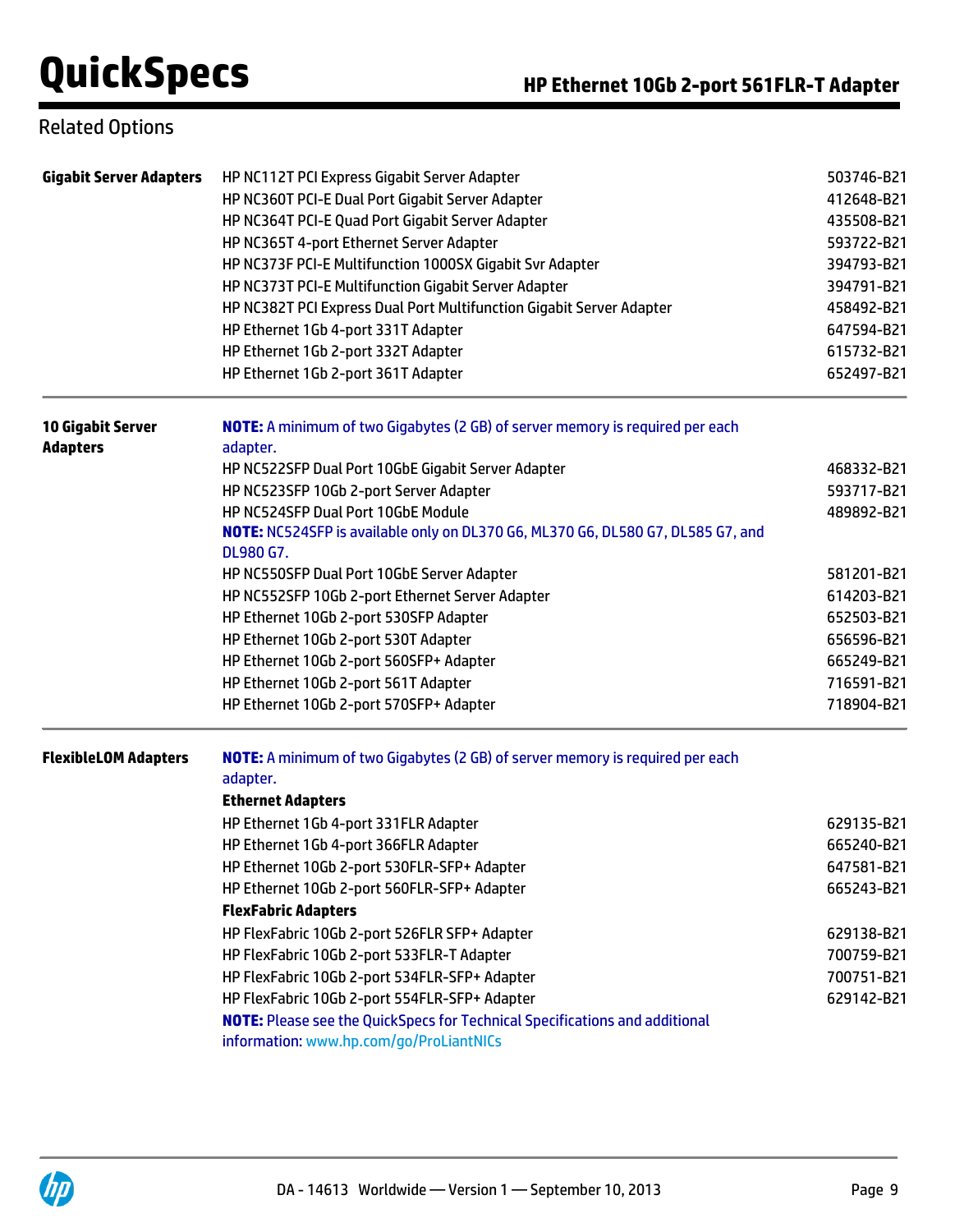## Technical Specifications

| <b>General Specifications</b>            | <b>Network Processor</b>                                                                                                                                                                                                                                                                                                              | Intel X540 Controller                                                                                                                                                             |                                                                                                   |  |
|------------------------------------------|---------------------------------------------------------------------------------------------------------------------------------------------------------------------------------------------------------------------------------------------------------------------------------------------------------------------------------------|-----------------------------------------------------------------------------------------------------------------------------------------------------------------------------------|---------------------------------------------------------------------------------------------------|--|
|                                          | <b>Data Rate</b>                                                                                                                                                                                                                                                                                                                      | Two ports, each at 20 Gbps full duplex; 40 Gbps aggregate full duplex<br>theoretical bandwidth.<br>PCle v2.1 (Gen 2) x 8                                                          |                                                                                                   |  |
|                                          | <b>Bus Type</b>                                                                                                                                                                                                                                                                                                                       |                                                                                                                                                                                   |                                                                                                   |  |
|                                          | <b>Form Factor</b>                                                                                                                                                                                                                                                                                                                    |                                                                                                                                                                                   | Standard and low profile adapter compliant with the PCIe standard                                 |  |
|                                          | <b>IEEE Compliance</b>                                                                                                                                                                                                                                                                                                                |                                                                                                                                                                                   | 802.3, 802.3x, 802.3ad, 802.1Qaz, 802.1Qau, 802.1Qbb, 802.1ax                                     |  |
|                                          | <b>Connector</b>                                                                                                                                                                                                                                                                                                                      | RJ-45 (Two)<br>CAT6 UTP or better twisted-pair<br>Maximum distances for CAT6 cable are 30 meters (98 feet).<br>Maximum distances for CAT6A (or better) are 100 meters (328 feet). |                                                                                                   |  |
|                                          | <b>Wiring</b>                                                                                                                                                                                                                                                                                                                         |                                                                                                                                                                                   |                                                                                                   |  |
|                                          | <b>Cable Distance</b>                                                                                                                                                                                                                                                                                                                 |                                                                                                                                                                                   |                                                                                                   |  |
|                                          | NOTE: The HP 561FLR-T adapter can use existing UTP CAT6 (or better) cable to deliver Gigabit Ethernet<br>over copper, according to the IEEE 802.3an specifications. For new installations, CAT6a cable is<br>recommended. Cabling details:<br>• CAT6 UTP or better twisted-pair<br>• 22-26 AWG, 100? @ 1 MHz<br>• EIA/TIA 568-B.2-10b |                                                                                                                                                                                   |                                                                                                   |  |
| <b>Power and Environmental Operating</b> |                                                                                                                                                                                                                                                                                                                                       | Temperature                                                                                                                                                                       | 32° to 131° F (0° to 55° C)                                                                       |  |
| <b>Specifications</b>                    |                                                                                                                                                                                                                                                                                                                                       | Humidity                                                                                                                                                                          | 5% to 95% non-condensing                                                                          |  |
|                                          | Power                                                                                                                                                                                                                                                                                                                                 | 19.2W maximum                                                                                                                                                                     |                                                                                                   |  |
|                                          | <b>Agency approvals</b>                                                                                                                                                                                                                                                                                                               | <b>USA</b>                                                                                                                                                                        | FCC Part 15 Class A                                                                               |  |
|                                          |                                                                                                                                                                                                                                                                                                                                       | Canada                                                                                                                                                                            | ICES=003, Issue 4                                                                                 |  |
|                                          |                                                                                                                                                                                                                                                                                                                                       | Japan                                                                                                                                                                             | VCCI V3 (2010.04) Class A                                                                         |  |
|                                          |                                                                                                                                                                                                                                                                                                                                       | International                                                                                                                                                                     | EN55022:2006 + A1:2007 Class A,<br>EN55024:1998+A1:2011+A2; EN61000-3-2:2006,<br>EN61000-3-3:2008 |  |
|                                          |                                                                                                                                                                                                                                                                                                                                       | Taiwan                                                                                                                                                                            | BSMI, CNS13438 (2006) Class A                                                                     |  |
|                                          |                                                                                                                                                                                                                                                                                                                                       | Australia/New Zealand<br>(AS/NZS):                                                                                                                                                | EN55022:2006+A12007 class A                                                                       |  |
|                                          |                                                                                                                                                                                                                                                                                                                                       | Korea                                                                                                                                                                             | KN22 Class A, KN24                                                                                |  |
|                                          | <b>RoHS Compliance</b>                                                                                                                                                                                                                                                                                                                | 6 of 6                                                                                                                                                                            |                                                                                                   |  |
|                                          | <b>Safety</b>                                                                                                                                                                                                                                                                                                                         | UL Mark (USA and Canada)                                                                                                                                                          |                                                                                                   |  |
|                                          |                                                                                                                                                                                                                                                                                                                                       | <b>CE Mark</b>                                                                                                                                                                    |                                                                                                   |  |
|                                          |                                                                                                                                                                                                                                                                                                                                       | EN 60590                                                                                                                                                                          |                                                                                                   |  |
|                                          |                                                                                                                                                                                                                                                                                                                                       |                                                                                                                                                                                   |                                                                                                   |  |